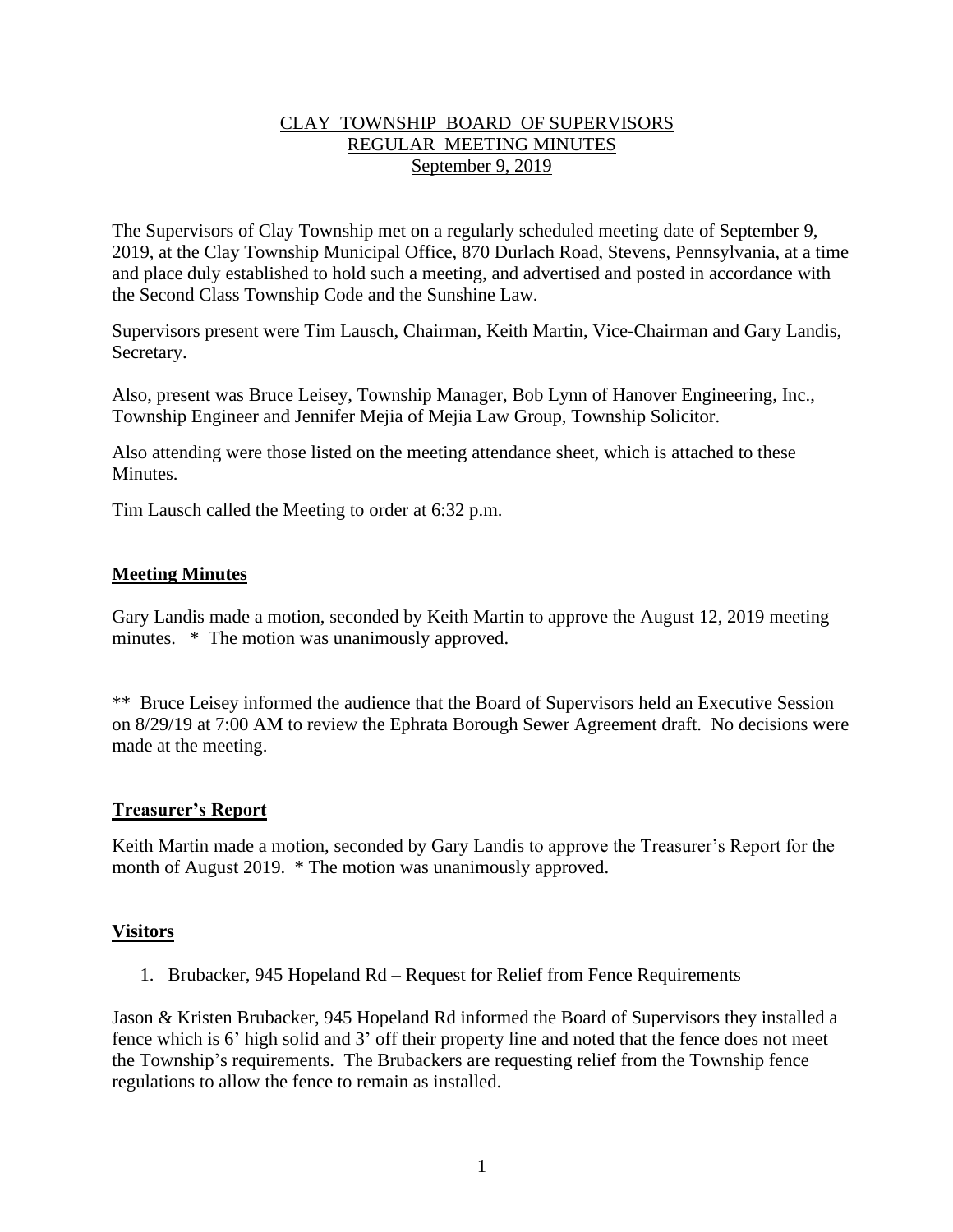Relief can be granted if written consent is received by the Board of Supervisors from the neighboring property owner.

Marvin & Valerie Martin and Verna Schmuck, 955 Hopeland Rd, informed the Board of Supervisors they have concerns with the height and solid nature of the fence and requested the Board of Supervisors force the Brubakers to change the fence to comply with Township regulations and to remove the 2 sections of the fence closest to the Road. Verna Schmuck is concerned the fence blocks her view from her porch. The Martin's and Ms. Schmuck informed the Board of Supervisors they would not provide written consent for the fence in its current condition and location.

After discussion, the Board of Supervisors tabled a decision at this time to allow the Martins, Schmuck and Brubackers time to discuss the issue and determine if they can come to a mutual agreement regarding the fence.

# **Engineer's Report**

1. Wood Corner Properties, LLC – DEP Post Card Exemption

Bob Lynn reviewed the DEP Exemption request with the Board of Supervisors.

After discussion, Keith Martin made a motion, seconded by Gary Landis to execute the PA DEP Post Card Sewage Exemption for Wood Corner Properties, LLC (Superior Truss, LLC). \* The motion was unanimously approved.

## **Old Business**

1. Hopeland Sewer I&I Repairs Update

Bob Lynn reviewed the results of the cleaning/televising of sewer mains and laterals with the Board of Supervisors.

There was discussion on numerus areas of potential infiltration with the Board of Supervisors.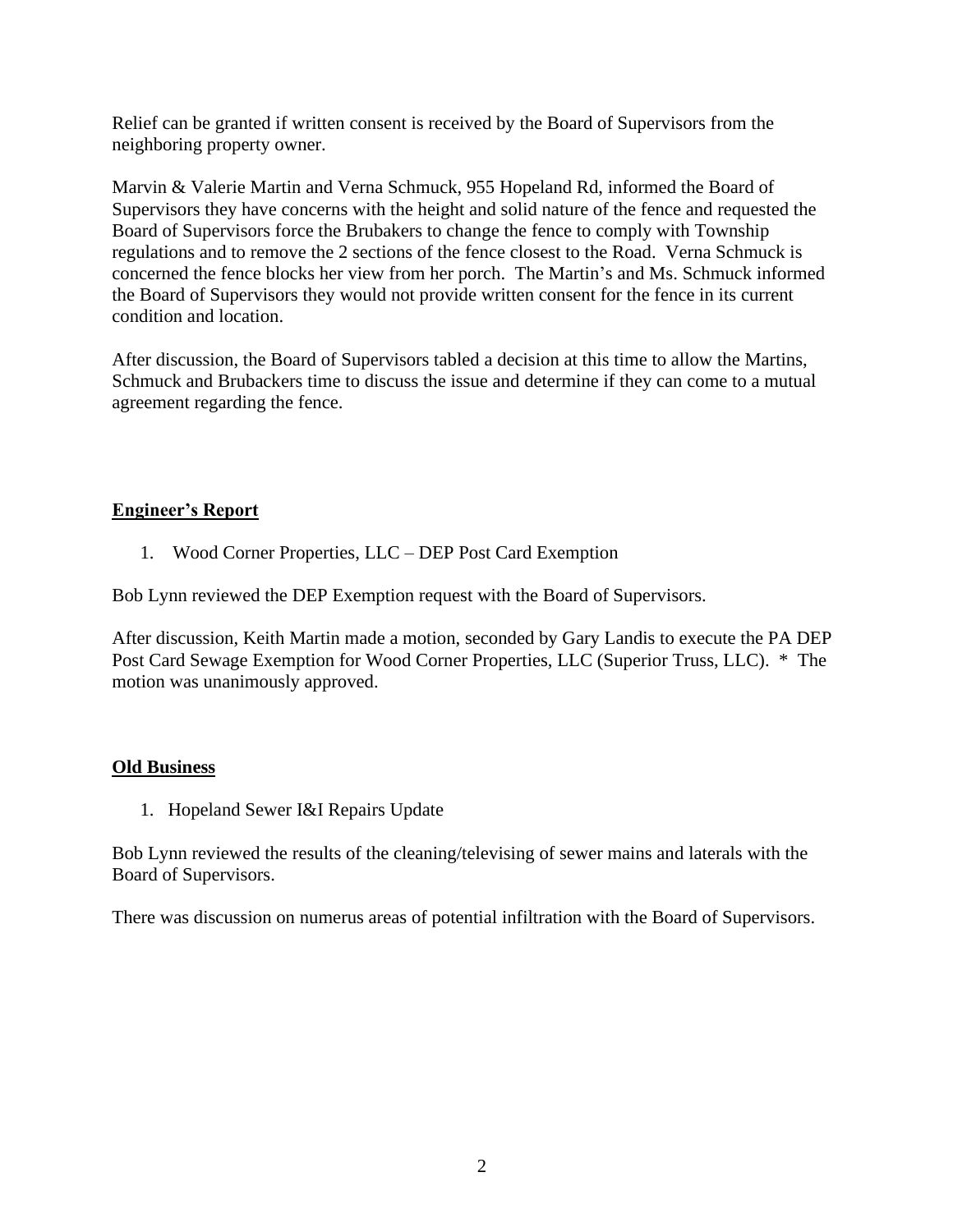## **New Business**

1. Approve 2020 Pension MMO

After review, Gary Landis made a motion, seconded by Keith Martin to approve the 2020 Non-Uniform Pension MMO in the amount of \$19,497 as noted in the Agenda packet. \* The motion was unanimously approved.

2. Ephrata School District - School Resource Officer Contract Renewal

Bruce Leisey reviewed the draft School Resource Office Agreement with the Board of Supervisors.

Township Staff requested additional time to review the draft. Item was tabled until the next meeting.

3. Purchase of Sondes for PA DEP Water Quality Grant

Township Staff reviewed quotes received for 3 Sondes to be deployed in streams through a Grant received from PA DEP.

Township Staff asked for more time to review the quotes to determine lowest qualified bidder. Item was tables until the 9/24/19 meeting.

# **Executive Session**

Gary Landis made a motion, seconded by Keith Martin to enter into Executive Session at 8:24 pm to discuss Ephrata Borough Sewer Agreement update. \* The motion was unanimously approved.

Gary Landis made a motion, seconded by Keith Martin to exit Executive Session at 8:32 pm. \* The motion was unanimously approved.

Township Staff reviewed the updated Agreement with the Board of Supervisors. No decisions were made at this time.